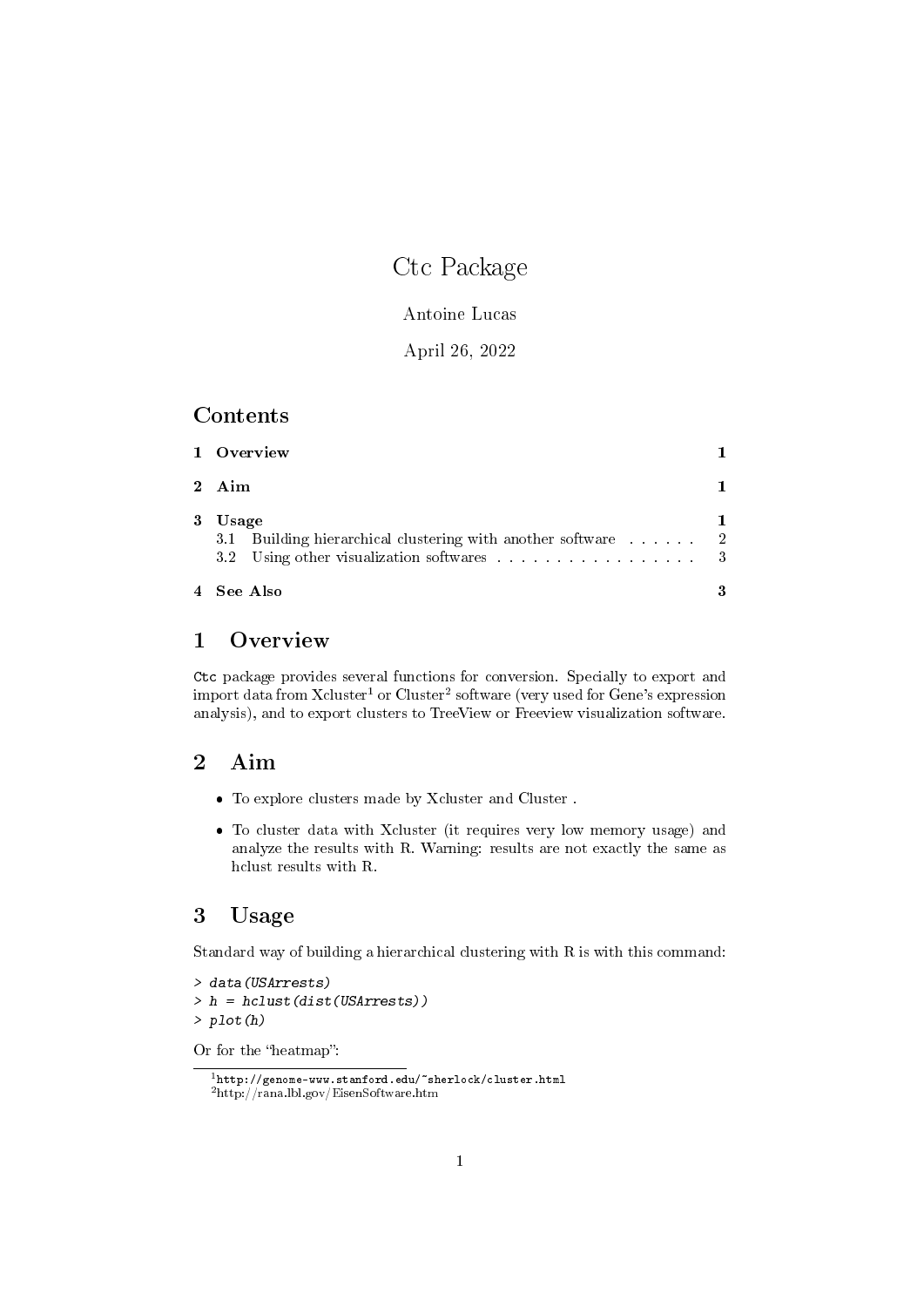#### > heatmap(as.matrix(USArrests))



## 3.1 Building hierarchical clustering with another software

We made these tools

r2xcluster Write data table to Xcluster file format

```
> library(ctc)
> r2xcluster(USArrests,file='USArrests_xcluster.txt')
```
r2cluster Write data table to Cluster file format

> r2cluster(USArrests,file='USArrests\_xcluster.txt')

xcluster Hierarchical clustering (need Xcluster tool by Gavin Sherlock)

```
> h.xcl=xcluster(USArrests)
> plot(h.xcl)
```
It is roughtly the same as

```
> r2xcluster(USArrests,file='USArrests_xcluster.txt')
> system('Xcluster -f USArrests_xcluster.txt -e 0 -p 0 -s 0 -l 0')
> h.xcl=xcluster2r('USArrests_xcluster.gtr',labels=TRUE)
```
xcluster2r Importing Xcluster/Cluster output